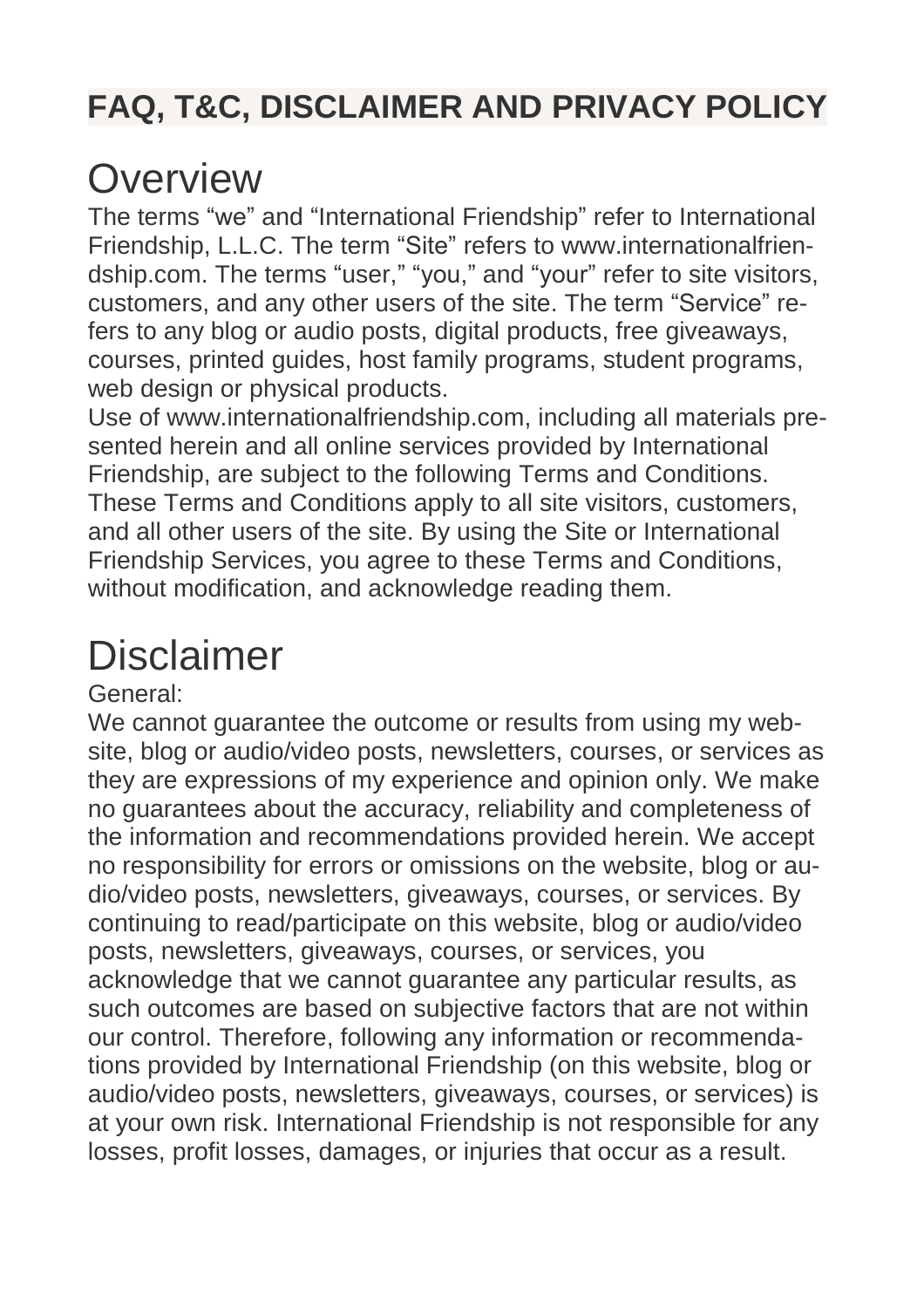International Friendship reserve the right to amend/change the terms & conditions and disclaimer and privacy policy without prior notice. Please check back regularly to view any updates. If you have any further questions, please visit our contact page and we'd be happy to help!

# What is the International Friendship privacy policy?

We inform you that your personal data will be used in order to answer your request for information from our organization, as well as to send you information related to our services.

For exercising your rights to access, correct, cancel and oppose your data, please contact International Friendship at contact@internationalfriendship.com

International Friendship is committed to ensuring that your privacy is protected. Should we ask you to provide certain information by which you can be identified when using this website, then you can be assured that it will only be used in accordance with this privacy statement.

International Friendship may change this policy from time to time by updating this page. You should check this page from time to time to ensure that you are happy with any changes.

#### **What we collect**

We may collect the following information:

- name and job title
- contact information including email address
- demographic information such as postcode, preferences and interests
- other information relevant to customer surveys and/or offers

### **What we do with the information we gather**

We require this information to understand your needs and provide you with a better service, and in particular for the following reasons:

- Internal record keeping.
- We may use the information to improve our products and services.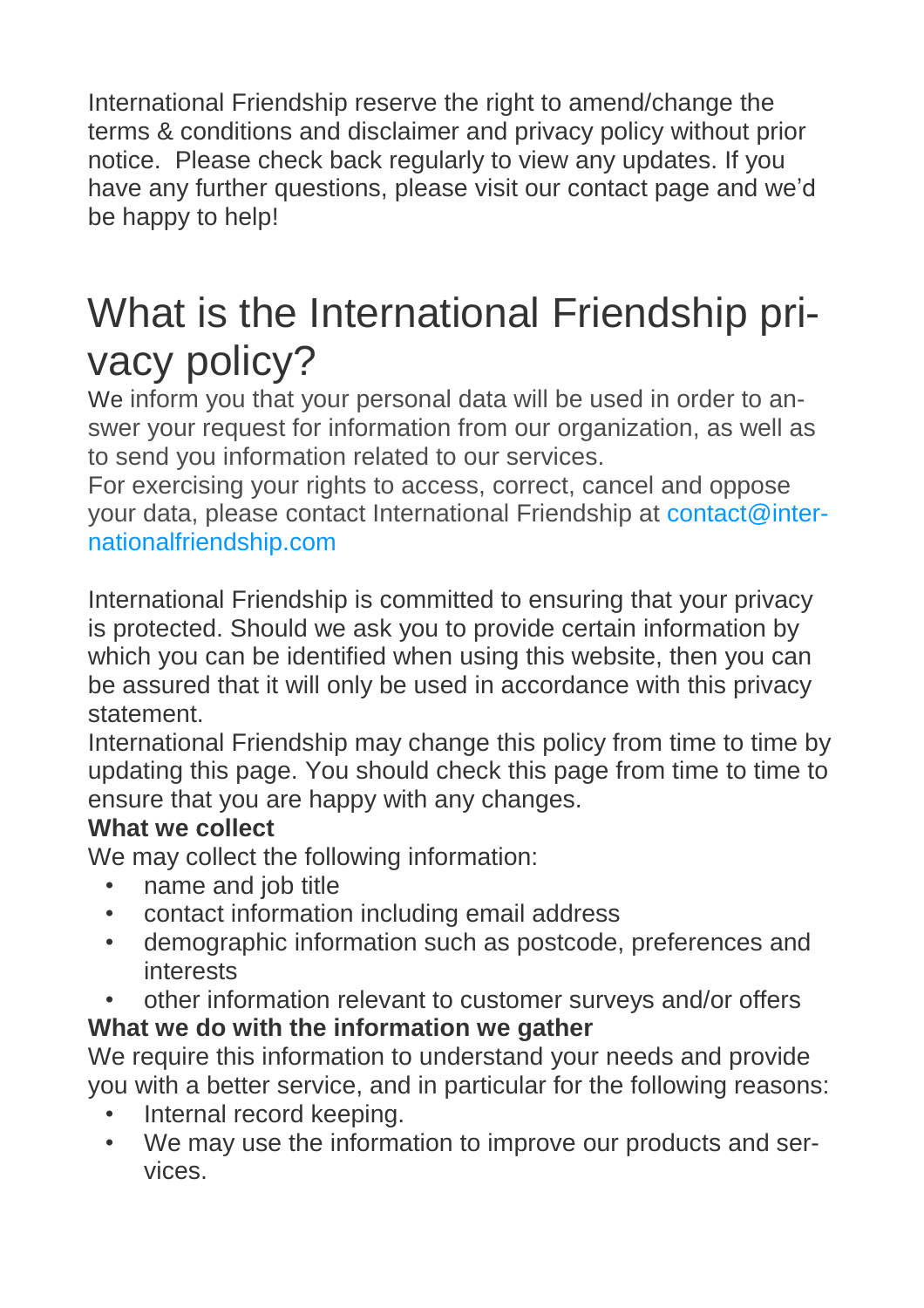- We may periodically send promotional emails about new products, special offers or other information which we think you may find interesting using the email address which you have provided.
- From time to time, we may also use your information to contact you for market research purposes. We may contact you by email, phone, fax or mail. We may use the information to customise the website according to your interests.

#### **How we use cookies**

A cookie is a small file which asks permission to be placed on your computer's hard drive. Once you agree, the file is added and the cookie helps analyse web traffic or lets you know when you visit a particular site. Cookies allow web applications to respond to you as an individual. The web application can tailor its operations to your needs, likes and dislikes by gathering and remembering information about your preferences.

We use traffic log cookies to identify which pages are being used. This helps us analyse data about web page traffic and improve our website in order to tailor it to customer needs. We only use this information for statistical analysis purposes and then the data is removed from the system.

Overall, cookies help us provide you with a better website, by enabling us to monitor which pages you find useful and which you do not. A cookie in no way gives us access to your computer or any information about you, other than the data you choose to share with us.

You can choose to accept or decline cookies. Most web browsers automatically accept cookies, but you can usually modify your browser setting to decline cookies if you prefer. This may prevent you from taking full advantage of the website.

#### **Links to other websites**

Our website may contain links to other websites of interest. However, once you have used these links to leave our site, you should note that we do not have any control over that other website. Therefore, we cannot be responsible for the protection and privacy of any information which you provide whilst visiting such sites and such sites are not governed by this privacy statement. You should exercise caution and look at the privacy statement applicable to the website in question.